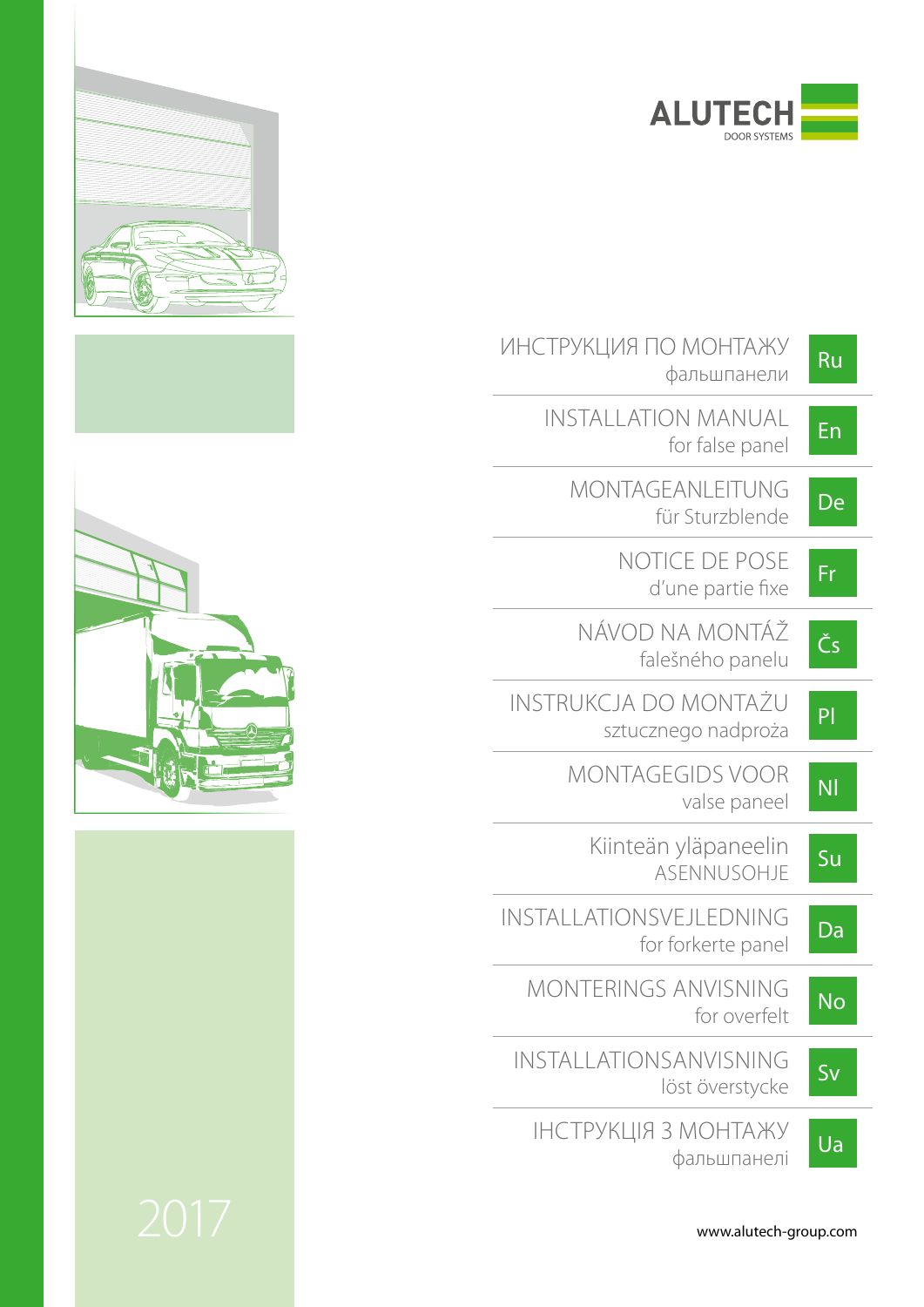

ул. Селицкого, 10 220075, Республика Беларусь, г. Минск Тел. +375 (17) 330 11 00 Факс +375 (17) 330 11 01 www.alutech-group.com

10, Selitskogo str. 220075, Minsk, Republic of Belarus Tel. +375 (17) 330 11 00 Fax +375 (17) 330 11 01 www.alutech-group.com

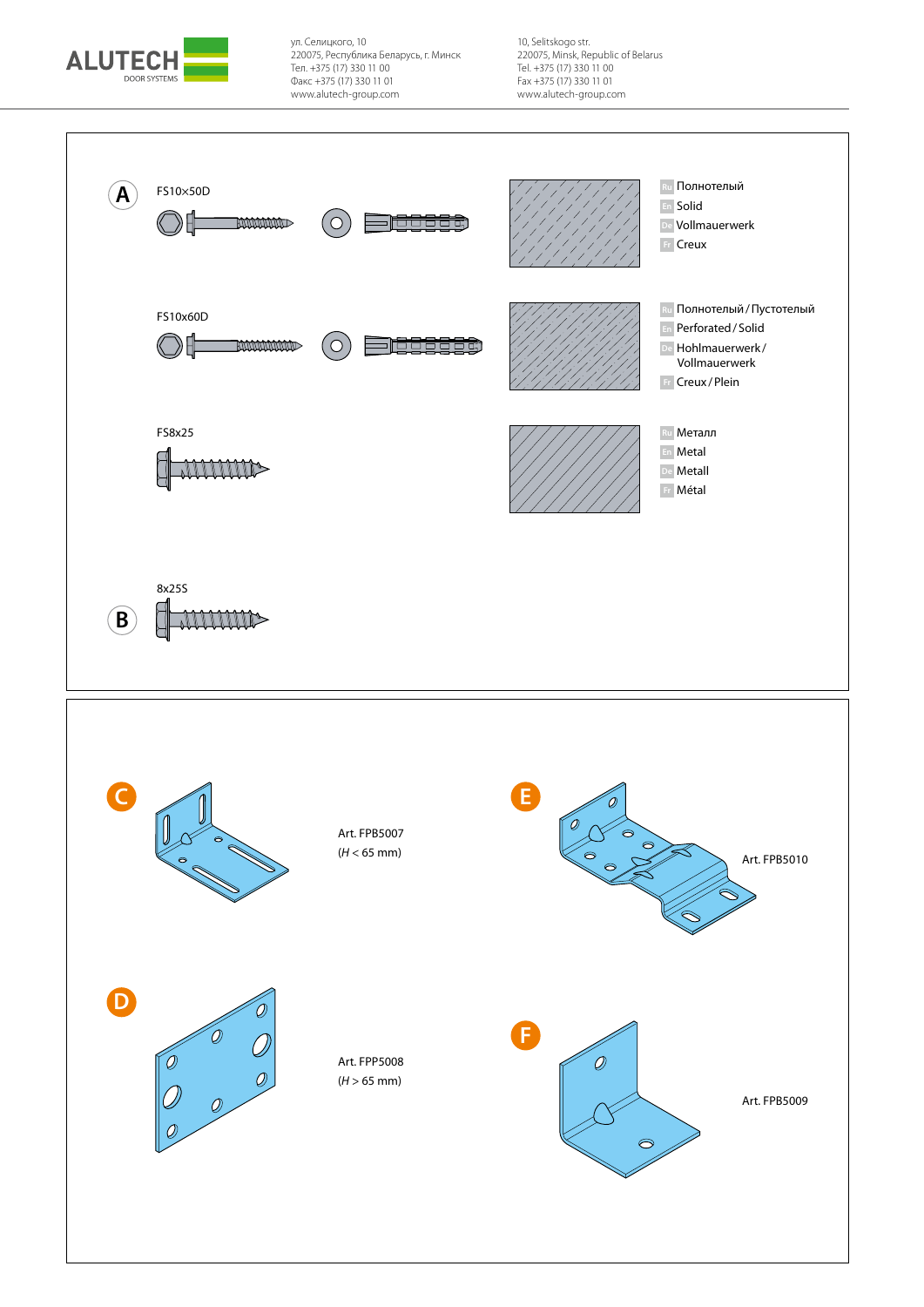Selitskogo Straße 10 220075 Minsk, Belarus Tel. +375 (17) 330 11 00 Fax +375 (17) 330 11 01 www.alutech-group.com

10 rue Selizkogo, 220075, Minsk, Belarus Tel. +375 (17) 330 11 00 Fax +375 (17) 330 11 01 www.alutech-group.com